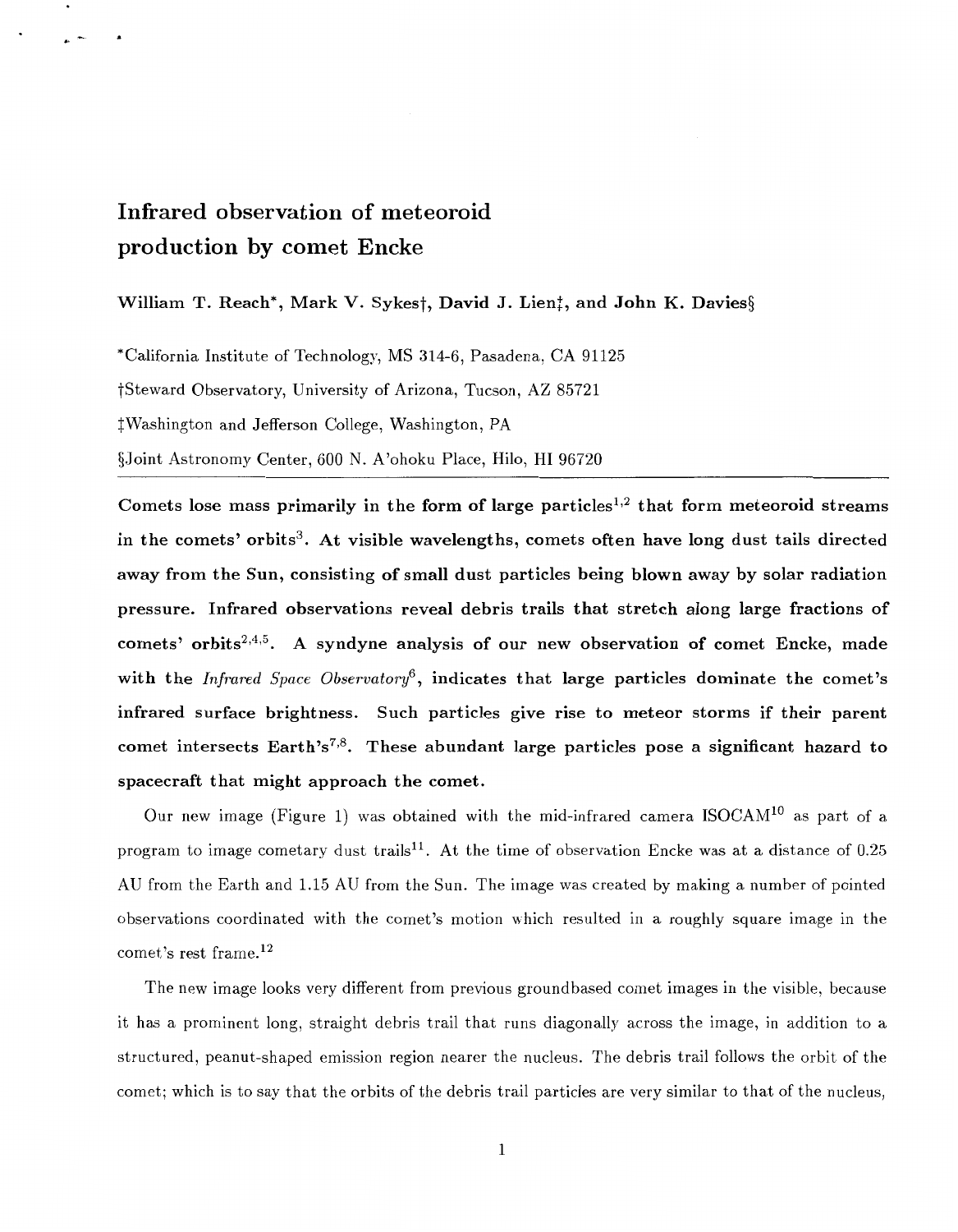differing primarily in mean anomaly. Most visual-wavelength comet images, on the other hand, display dust tails that are produced by small particles that are blown away from the comet, in the anti-solar direction, by solar radiation pressure.

To determine the size of particles that produce the emission in our image, we calculated trajectories of particles emitted from the comet nucleus and overlaid them on the image (Figure 2). These trajectories are zero-velocity syndynes which show the path of a particle as a consequence of its sensitivity to solar radiation pressure. This sensitivy is expressed by the ratio of the forces due to radiation pressure and the Sun's gravity,  $\beta = F_{rad}/F_{grav}$ . For spheres,<sup>13</sup>  $\beta = K/\rho a$  where  $\rho$  is the particle's mass density (g cm<sup>-3</sup>), *a* is the particle's radius (cm), and  $K = 6 \times 10^{-5}$ . Over time, particles of a given  $\beta$ , ejected with zero velocity, trace out the paths (referred to as syndynes) shown in Fig. 2 It is immediately obvious that particles with  $\beta > 10^{-3}$  cannot be responsible for the emission, because they would occupy a portion of the image which has very little infrared emission. When the ejection velocity is added, these syndynes fan out, which means that the observed emission would require even larger particles. Thus, the zero-velocity syndyne analysis errs on the side of higher  $\beta$ , or smaller particles. While it may appear that high  $\beta$  particles are required to explain the trail component forward of the comet's orbital position (East), this is not the case. The dust trail is due to even larger particles, with  $\beta < 10^{-4}$ . The portion of the trail behind the comet's orbital position requires the low  $\beta$  particles, and it is the inclusion of velocity which results in the extension of the trail ahead of the comet<sup>14</sup>.

Large particles are well known to carry most of the mass of cometary debris, as was shown by the Giotto spaceprobe flybys of comets  $H\text{alley}^1$  and Grigg-Skjellerup<sup>15</sup>, the wide 'skirt' of radar reflections from comets IRAS-Araki-Alcock<sup>16</sup> and Hyakutake<sup>17</sup>, and the infrared photometry of comets by *IRAS*<sup>2</sup> and COBE<sup>18</sup>. Preminary results from a more detailed analysis<sup>12</sup> of this image indicate that all of the particles observed in Figure 1 end up in the debris trail, of which the narrow trail structure is the core. Therefore, for the first time, we are able to trace the path of large cometary particles from the nucleus to the debris trail. Such particles also would give rise to a meteor storm, were the comet's debris trail to cross the Earth's path<sup>8</sup>. Indeed, comet Encke is throught to be the parent of the Taurid meteor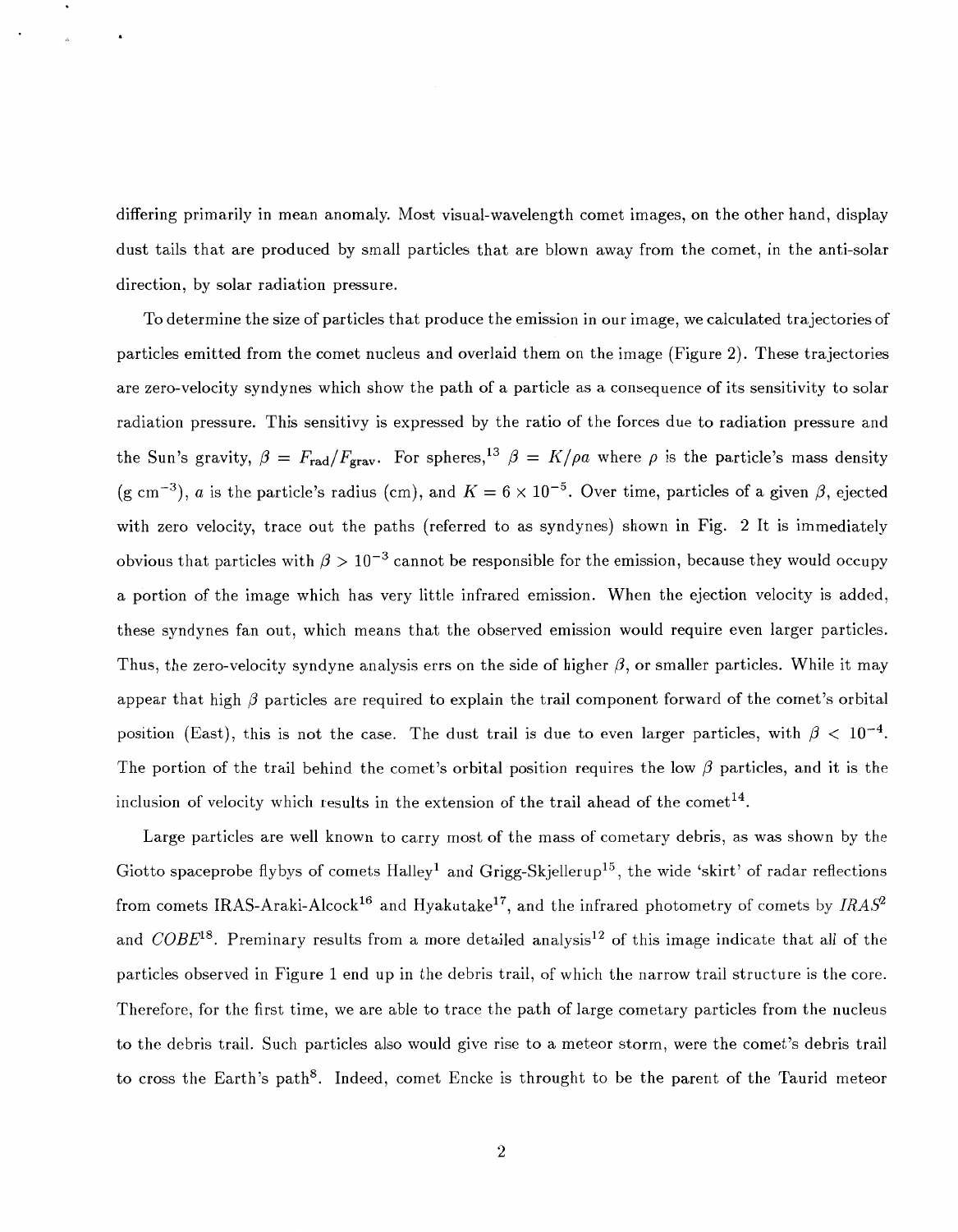streams, which produce annual shows in October through November<sup>9</sup>. The width of the debris trail core in our image is 20,000 km, so that, if traversed by Earth, the meteor storm would only last  $\sim 20$ minutes. Howevere, Encke's orbit approaches only to within  $25 \times 10^6$  km of Earth's, so the meteoroids we observed will not produce a storm of Taurid meteors. Over time, gravitational perturbations by the planets scatter the meteoroids' orbits, so that they evolve away from their parent comet's orbit.

In November 2003, the CONTOUR spacecraft is scheduled to fly within 200 km of Encke<sup>19</sup>. At this time the comet will be at heliocentric and geocentric distances similar to those when our ISOCAM observations were made<sup>20</sup>. Using a color temperature of 260 K, as measured measured by ISOPHOT (C. M. Lisse, personal communication), the optical depth at an impact parameter 200 km is  $\tau \simeq 7 \times 10^{-6}$ . For spherical particles, the mass of particles encountered by a spacecraft (with area *A)* is

$$
M = \frac{4KA\tau}{3\beta}.\tag{1}
$$

The encountered mass is relatively insensitive to assumptions about the particle properties; in particular, it is independent of the mass density (hence, fluffiness) of the particles. The number of particles encountered by the spacecraft is

$$
N = \frac{A\tau\rho^2\beta^2}{\pi K^2},\tag{2}
$$

which is sensitive to particle density as well as  $\beta$ . Using the upper limit  $\beta < 10^{-3}$  for coma particles, we find that a 10 m<sup>2</sup> spacecraft will encounter  $> 1$  g of cometary particles during its traverse. The expected number of particles encountered with  $\beta < 10^{-3}$  is  $N \sim 10^3$ . For comparison, the dust detectors on the Giotto spaceprobe passing through the coma of comet Halley in 1986 detected only 0.01 g, though an estimated total mass of  $\sim 0.15$  g penetrated the dust shields,<sup>21</sup> at a distance of 2,200 km. In the dust trail core, there are relatively fewer particles than in the coma, but they are larger. Using the trail optical depth of  $\tau \sim 1.4 \times 10^{-8}$  and an upper-limit to  $\beta < 10^{-4}$ , the mass of trail particles encountered is  $M > 10^{-3}$  g, but there is  $< 1\%$  chance of hitting a trail particle. At high flyby velocities of tens of kilometers per second, the large particles near the comet represent a significant hazard to spacecraft.

Received XXX; accepted YYY.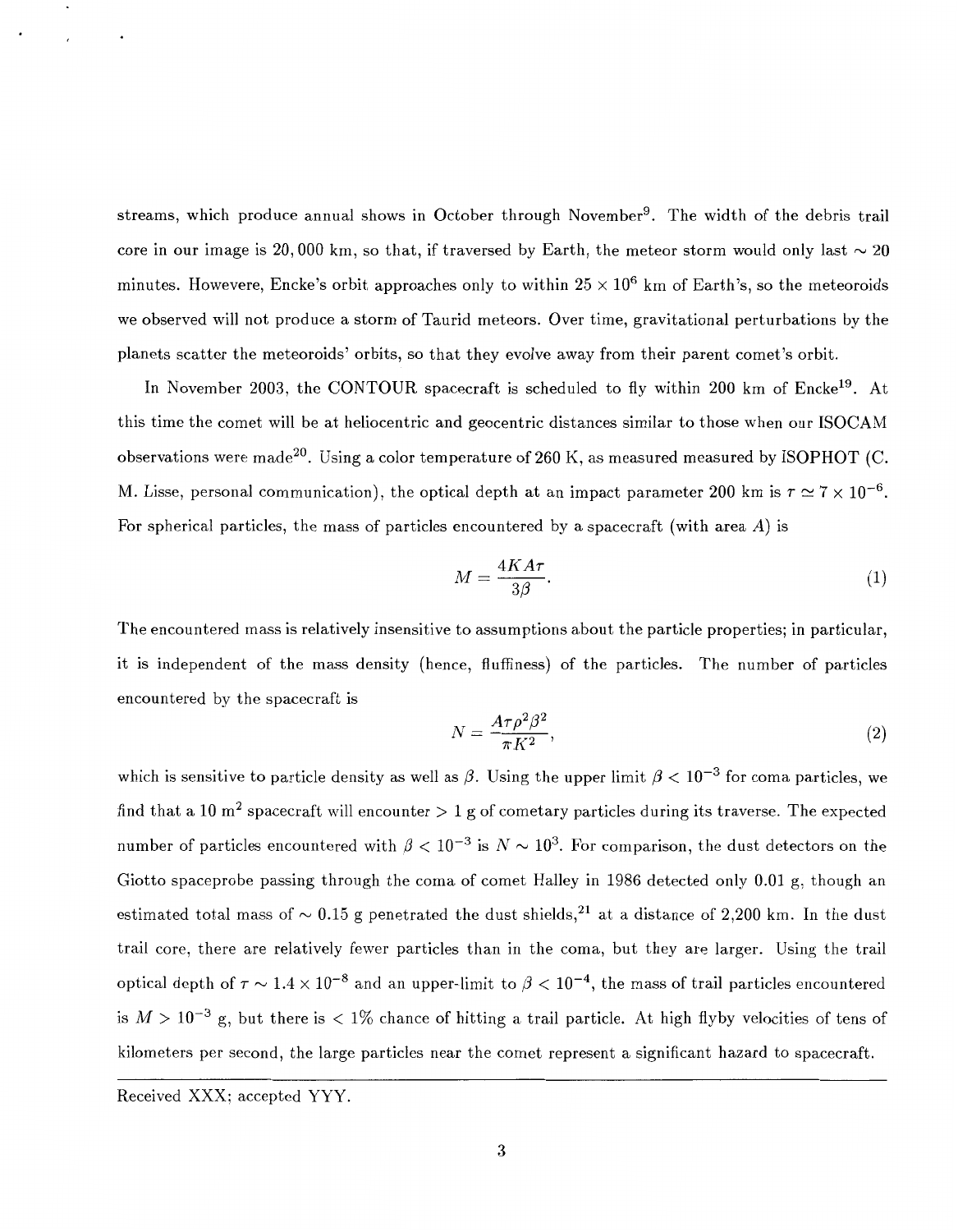- 1. McDonnell, J. A. M., Lamy, P. & Pankiewicz, G. S. Physical properties of cometary dust. In *Comets in the Post-Halley Era* (eds. Newburn, R. L., Jr., Neugebauer, M. & Rahe, J. 1043-1073 (Kluwer, 1991)
- 2. Sykes, M. V. & Walker, R. G. Cometary dust trails. I. Survey. *Icarus* **95,** 180-210 (1992).
- 3. Jenniskens, P. On the dynamics of meteoroid streams. *Earth Planets Space* **50,** 555-567 (1998)
- 4. Davies, J. K., Green, S. F., Stewart, B. C., Meadows, A. J., and Aumann, H. H. The IRAS fast moving object search. *Nature* **309,** 315-319 (1984).
- 5. Sykes, M. V., Lebofsky, L. A., Hunten, D. M. & Low, F. J. The discovery of dust trails in the orbits of periodic comets. *Science* **232,** 1115-1117 (1986).
- 6. Kessler, M. F. *et al..* The Infrared Space Observatory (ISO) mission. *Astron. Astrophys.* **315,**  L27-L31 (1996).
- 7. Yoemans, D. E(. Comet Tempel-Tuttle and the Leonid meteor. *Icarus* **47,** 492-499 (1981).
- 8. Kresak, L. Cometary dust trails and meteor storms. *Astron. Astrophys.* **279,** 646-660 (1993).
- 9. Ceplecha, Z. et al. Meteor phenomena and bodies. *Space Sci. Reviews* **84,** 327-471 (1998).
- 10. Cesarsky, C. J. *et al.* ISOCAM in flight. *Astron. Astrophys.* **315,** L32-L37 (1996).
- 11. Davies, J. K. *et al.* ISOCAM observation of the Comet P/Kopff dust trail. *Icarus* **127,** 251-254 (1997).
- 12. Reach, W. T., Sykes, M. V., Lien, D. J., & Davies, J. K., in preparation
- 13. Burns, J. A., Lamy, P. L. & Soter, S. Radiation forces on small particles in the Solar System. *Icarus* **40**, 1–48 (1979).
- 14. Sykes, M. V., Hunten, D. M., & Low, F. J. Preliminary analysis of cometary dust trails. *Adw. Space Res.* **6,** 67-78 (1986).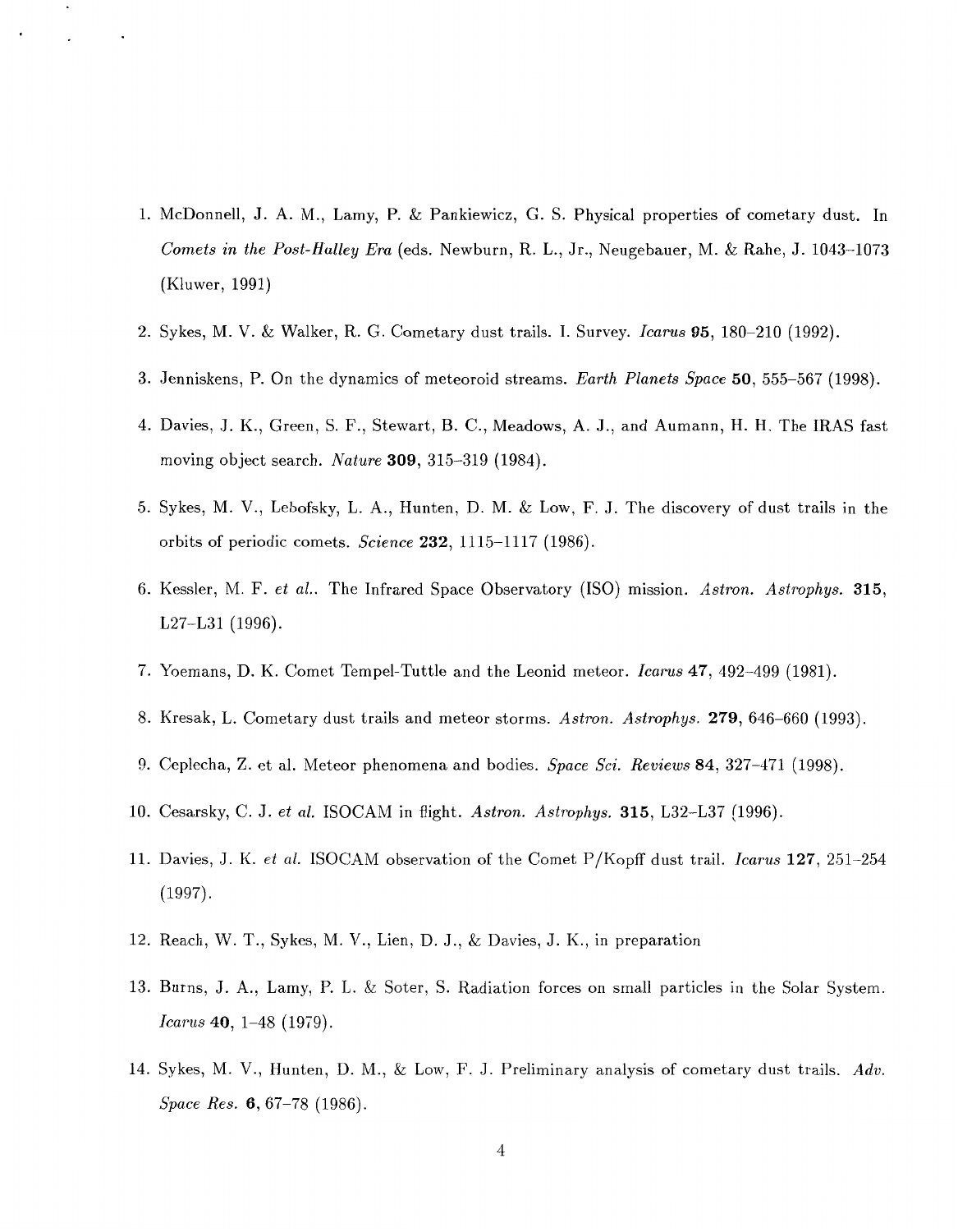- 15. McDonnell, J. A. M. *et al.* Dust particle impacts during the Giotto encounter with comet Grigg-Skjellerup. *Nature* **362,** 732-734 (1993).
- 16. Goldstein, R. M., Jurgens, R. F., *t2* Sekanina, Z. A radar study of comet IRAS-Araki-Alcock 1983d. *Astron. J.* **89** 1745-1754 (1984).
- 17. Harmon, J. K. *et al.* Radar detection of the nucleus and coma of comet Hyakutake (C/1996 B2). *Science* **278,** 1921-1924 (1997).
- 18. Lisse, C. M. *et al.* Infrared observations of comets by *COBE. Astrophys. J.* **496,** 971-991 (1998).
- 19. Public web site http: **//www** . contour2002. org/ and conversation with J. Veverka
- 20. Comet distances for the 2003 CONTOUR encounter were calculated using the JPL Horizons program, http: **//ssd.** jpl .nasa.gov/horizons .html.
- 21. McDonnel, J. A. M, *et al.* Dust density and mass distribution near comet Halley from Giotto observations. *Nature* **321** (338-341).

ACKNOWLEDGMENTS. This work is based on observations with ISO, an ESA project with instruments funded by ESA Member States (especially the PI countries: France, Germany, the Netherlands and the United Kingdom) with the participation of ISAS and NASA. We would like to thank Russ Walker for pointing out the importance of Encke as a target for our project. M. V. Sykes acknowledges support from NASA grant NAG5-7758 from the Planetary Astronomy Program.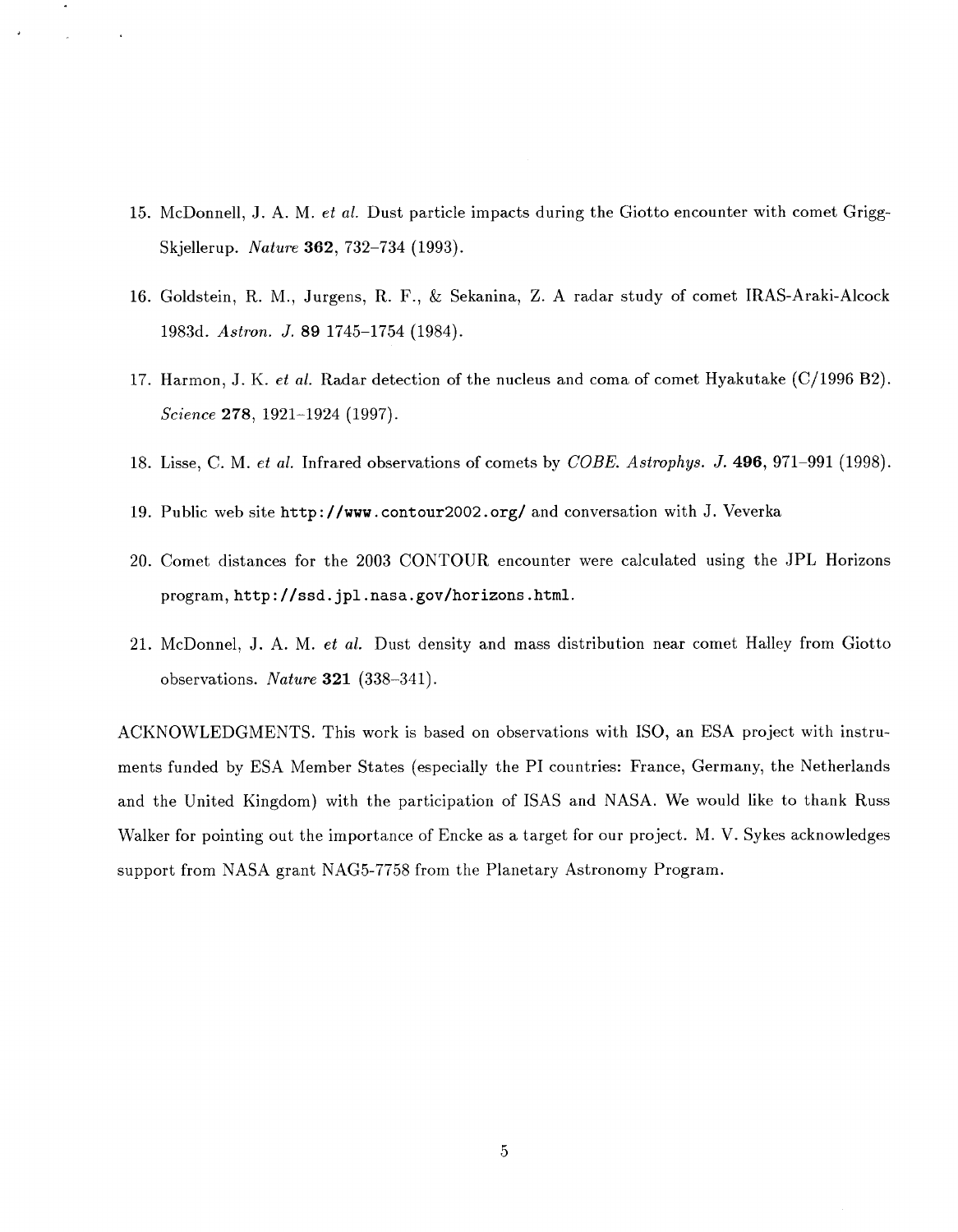Figure 1: Image of comet Encke in the comet rest frame made from observations by the *Infrared Space Observatory* in 1997. This image is a mosaic of **231** individual pointings with an instantaneous field of view of  $3' \times 3'$ , each of the individual pointings was shifted (before coaddition into the final mosaic) in reflex with the comet's motion. The pixel size is  $6''$  and the final image size is  $40' \times 40'$  in the comet's rest frame. Stars appear as multiple point sources, one for each raster leg that crosses the star's position, spread out along a straight line in the direction of the comet's motion. The dust trail is clearly visible in this image, stretching diagonally from the lower left to upper right.

Figure 2: Trajectories (syndynes) of particles with several different values of  $\beta$  (as labeled), ejected from the comet over the **260** days prior to our ISOCAM observation. The syndynes are overlaid on the same image as Figure **1.** The dotted line shows the projected direction of Encke's orbit.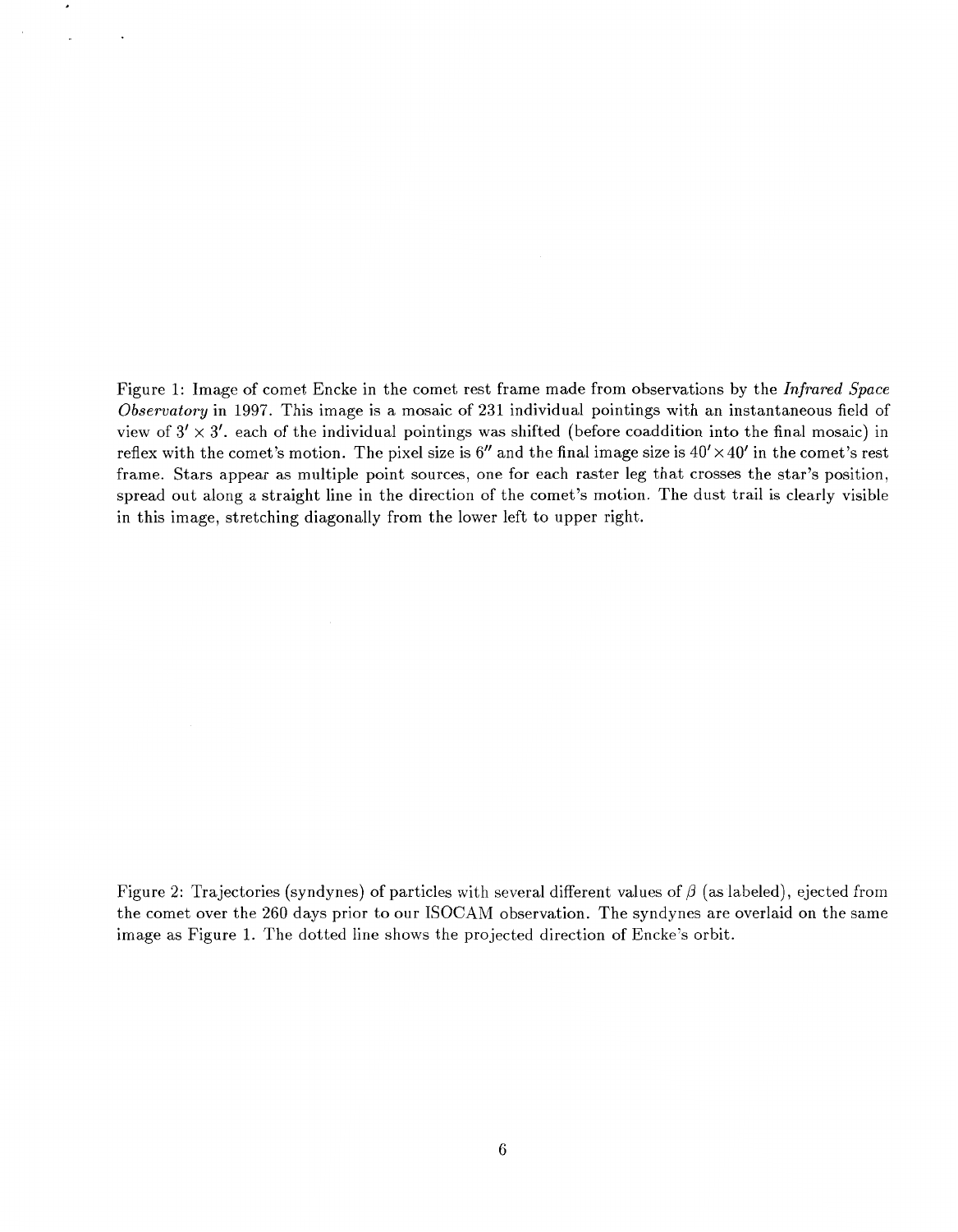